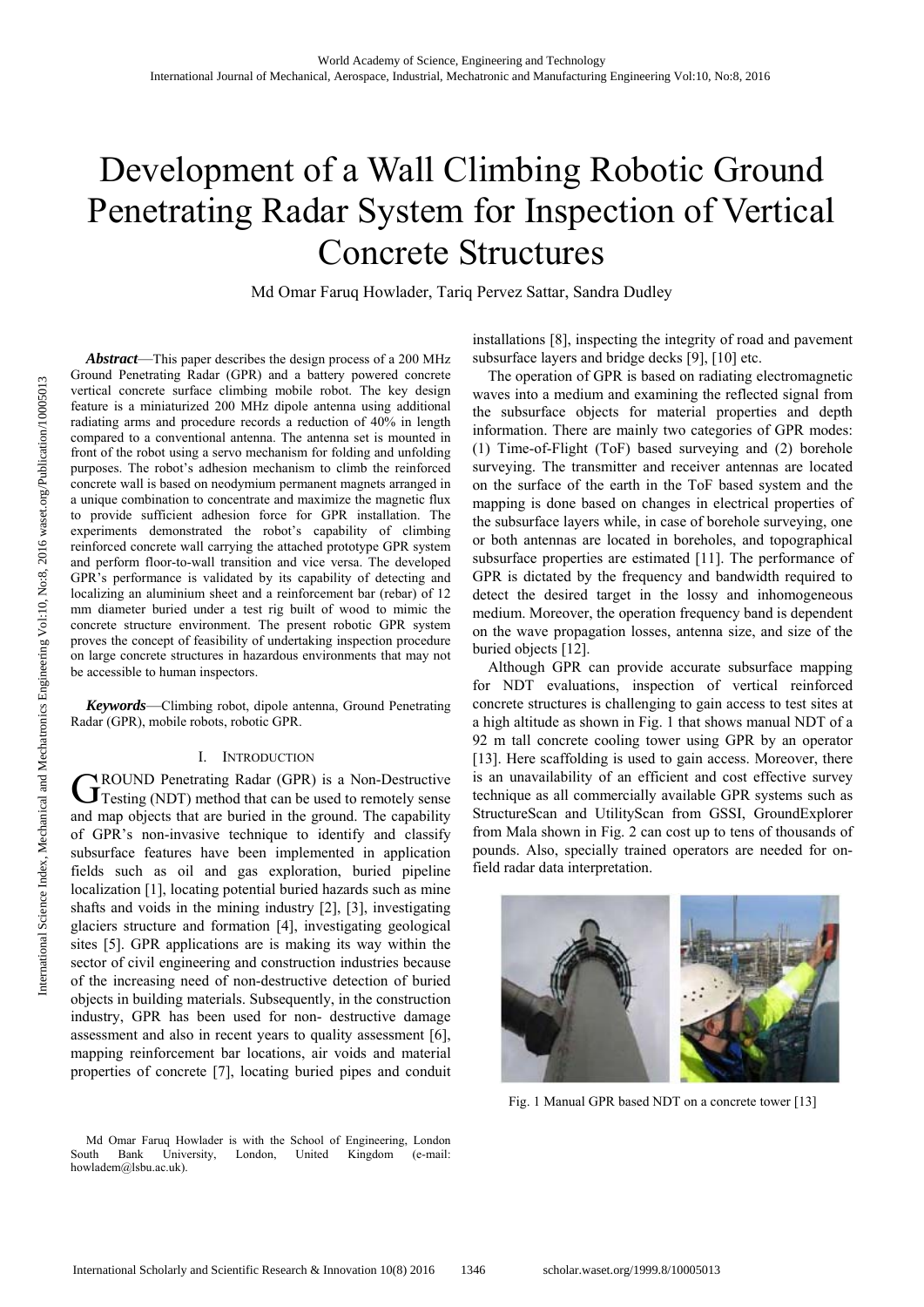





(b)

Fig. 2 (a) Commercial StructureScan and GroundExplorer GPR; (b) GPR scanning of archaeological site using low frequency 100 MHz GPR systems

In this paper, a concrete wall climbing robot with on-board 200 MHz GPR is presented. The key deliverable of this project is a working prototype to demonstrate proof of concept. To realize this concept, a technique of adding extra radiating arms has been applied to a conventional 200 MHz dipole antenna to minimize its length by 40%. A low frequency system is chosen for a low-cost system development that is possible to build using off-the-shelve components without sophisticated surface mount circuit designing equipment. Moreover, low amplitude of the transmitting pulse reduces the radar's penetration capability to maximum of 50 mm and makes the GPR suitable to be implemented in concrete structure environment where reinforcements are located at 24 - 40 mm depth [13]. The design is validated by experimenting the mobile robot's climbing performance with the attached GPR system and its ability to detect specific buried targets. The paper consists of the following sections: Section II gives an overview of the existing robotic GPR inspection systems. Section III describes the proposed system design of miniaturized dipole antenna and design parameters of the robot's adhesion module using Finite Element Analysis (FEA) software. Section IV presents the assembly procedure of the hardware systems, the climbing capability of the robot and the GPR's performance. Finally, the paper concludes with a brief summary and recommendation in Section V.

# II. ROBOTIC GPR INSPECTION SYSTEMS

The use of subsurface sensor as a sensing modality has received very little attention in robotics compared to other sensory systems such as thermal imaging, ultrasound or x-ray. As a result, there have been quite a lot of work in manual subsurface data gathering and interpretation compared to automated systems. Most of the work found in the literature

about robotic subsurface imaging using GPR is mainly used for geological explorations and landmine detections. For example, the bridge deck assessment robot by [14] is a system capable of recognizing any harm to the bridge deck early without shutting down the traffic, highlighting zones which require fast repairs and henceforth constraining the effect on Washington's traffic. Fig. 3 shows the system in operation using 2GHz GPR with a total of 32 antennas.

Robotic field testing of underground pipe inspection using a combination of camera, LIDAR and GPR is reported in [15]. The system called 'SewerVUE' in Fig. 4 (a) can penetrate 60  $cm - 2$  m using antenna frequency ranging from 500 MHz – 2.6 GHz. It has two GPRs attached to its two arms which enables the robot to capture defect information along the 9 o'clock to 3 o'clock positions of a pipe section. Yeti robot [16] shown in Fig. 4 (b) is a system to automatically classify GPR images of the crevasses on ice sheet. It implements hidden Markov model based machine learning algorithm for real-time analysis and detection. Yeti uses 400 MHz antenna and tows the GPR along the polar ice surface and reports rough estimates of the crevasses location, depth, width, and snow bridge thickness.



Fig. 3 Operation of GPR bridge deck assessment robot [14]

While the robotic GPR inspection system has definitely gained some improvements in geological applications, GPR based inspection of vertical concrete structure is still facing challenges of hazardous environments such as nuclear industrial environments, working at high altitude, and limited maneuverability [17]. Therefore, the vertical concrete wall climbing robot presented in this paper can prove the concept of effective robotic GPR system for concrete structures.



Fig. 4 Sewervue [15] and Yeti Robot [16] in operation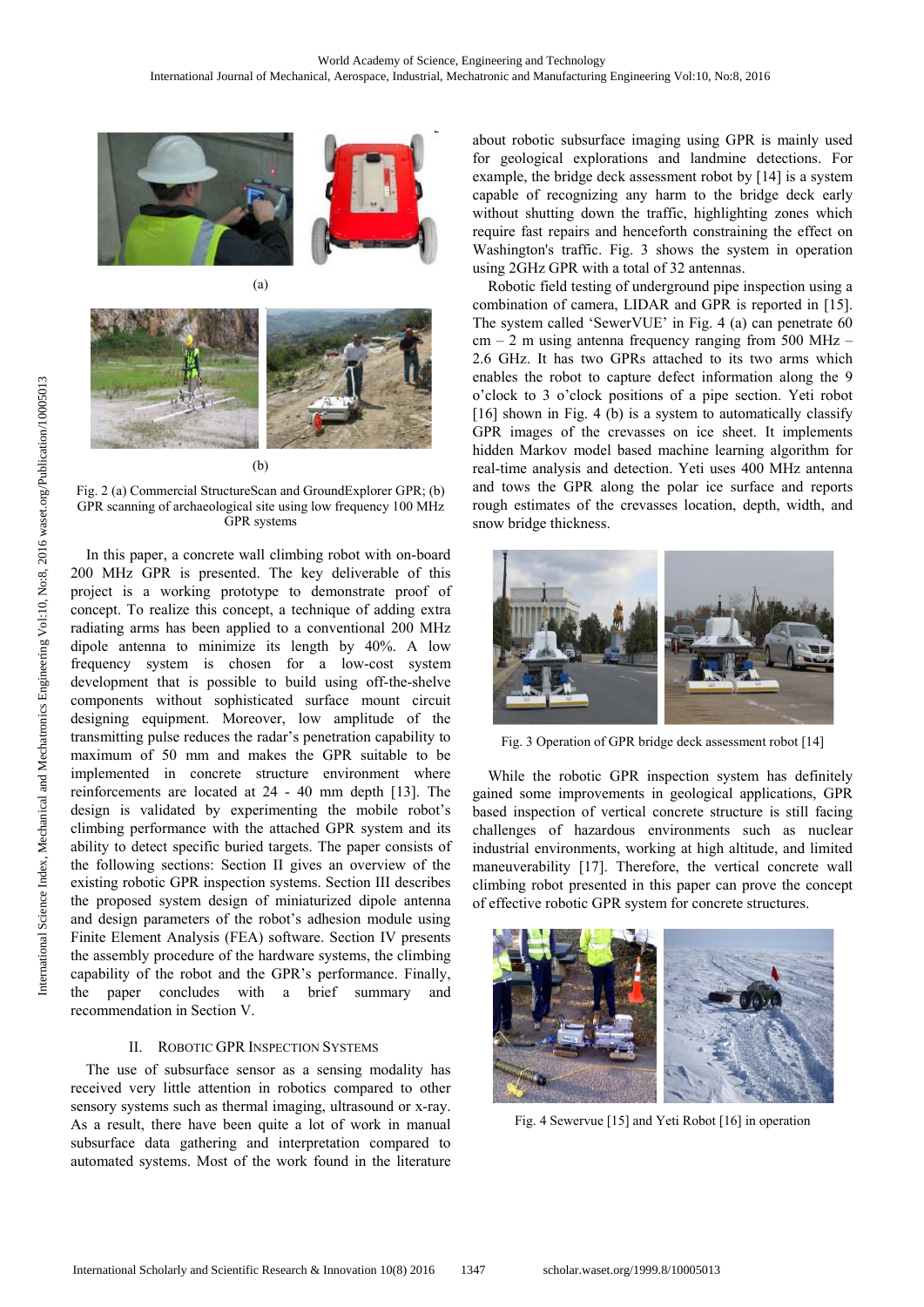# III. SYSTEM DESIGN

Fig. 5 shows a block diagram of the GPR system that consists of a pulse generator, transmitting and receiving antenna and a digitizer for data visualization. The pulse generator generates a train of monocycle pulses which are radiated by the transmit antenna into the concrete. The radiating signals are reflected off the concrete surface and subsurface objects such as reinforcement bars due to changes of their dielectric properties. They are captured by the receive antenna and visualized by the oscilloscope. A Gaussian pulse of 5 ns width which corresponds to 200 MHz of centre frequency is chosen which facilitates easier configuration of other framework components such as antennas. A low frequency system has been chosen to develop a low cost system built from off-the-shelve components.



Fig. 5 Block diagram of the GPR

#### *A. Antenna Miniaturization*

For GPR applications, the dipole antennas are usually fabricated using two triangular metallic sheets as its two radiating arms and are chosen for this work as they are easy to fabricate on a variety of substrates because of planer surface structure. In theory, the length of a dipole antenna is half of its most minimal working wavelength, λ. The half-wavelength size of 670 cm at 200MHz is not feasible for better portability, it is extremely desirable to scale down the dipole antenna length so as to scale down the entire framework size.

In order to miniaturize a 200 MHz dipole antenna, dipole antenna with multiple radiating arms that is shown in Fig. 6 is proposed. The antenna is printed on a 1.6 mm thick FR4 substrate using 17 μm thick copper layer and is centre fed by 50  $\Omega$  coaxial cable. A parametric study of the distance between the primary dipole arm and extra radiating arm, *g* and length of the secondary arms, *l* is carried out using FEKO electromagnetic simulation software to establish an optimum dimension for the dipole length reduction.

Firstly, the additional antenna arm's length, l is varied from 150 mm to 50 mm,  $g = 20$  mm and the reflection coefficient, S11 plot is recorded. Fig. 7 (a) shows the S11 values for various lengths. It is noticeable that, reduction in additional arm's length results in higher resonance frequency and lower S11values. The length of additional arms is selected to be 100 mm for an acceptable antenna performance, which offers - 17.69 dB of S11 value at 199 MHz resonant frequency.



Fig. 6 Proposed miniature 200 MHz dipole antenna

To investigate the effect of the gap between the dipole arm and the extra radiating arms, g, g values are varied from 10mm to 50 mm while the additional arm's length is kept constant to 100mm. According to S11 graph given in Fig. 7 (b), at  $g = 10$ mm, the antenna resonates at 164 MHz with S11 of -11.84 dB. Even though this results in a significant amount of dipole length reduction, for impedance and centre frequency matching,  $g = 20$  mm is selected as optimum which resonates at 199 MHz with -17.84 dB of S11 and 9 MHz bandwidth. As the gap is increased to 50 mm gradually, the resonance frequency increases to 215 MHz.

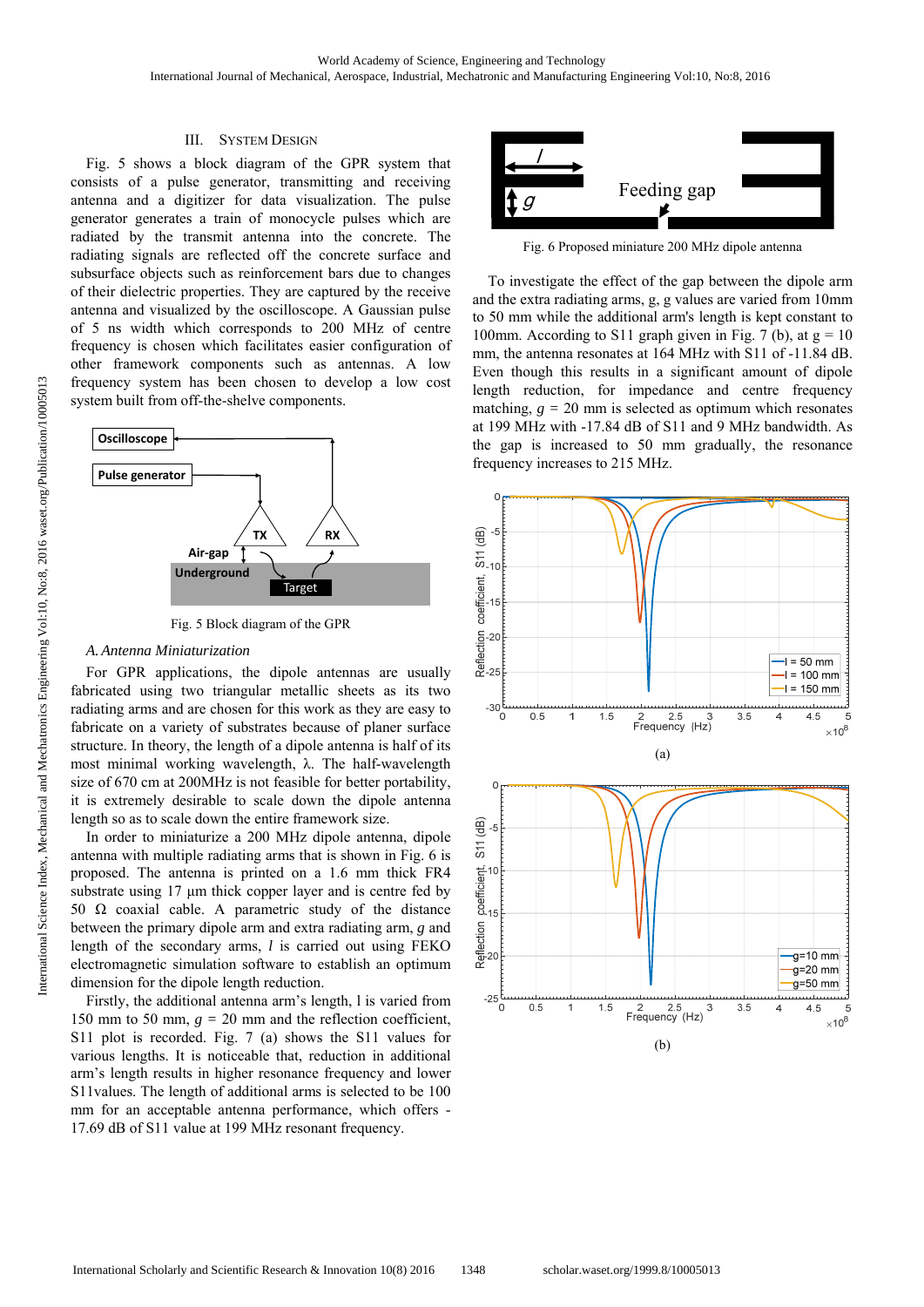

Fig. 7 Reflection coefficient, S11 values for: (a) different lengths extra of radiating arm, *l;* (b) different gap between the arms, *g;* (c) number of extra radiating arm sets

Lastly, the effect of implementing multiple sets of additional arm in antenna performance is carried out using previously selected optimum values of  $g = 20$  mm and  $l = 100$ mm. Without any additional arms, the antenna is a pure dipole that radiates at 300 MHz, while one set of extra radiating arm brings the resonance down to 246 MHz and two sets of arm bring the resonance down to the desired value of 199 MHz. Three or higher sets of arm cannot provide satisfactory S11 values, therefore, two sets of extra radiating arm have been selected as optimized design and prototyping testing. Fig. 7 (c) represents the effect of multiple sets of radiating arms.

# *B.Concrete Wall Climbing Robot Design*

The wall climbing robot is designed to climb vertical reinforced concrete structures and carry the GPR as a payload. The robot's adhesion mechanism is based on rare earth neodymium magnets. The adhesion module's design incorporates a flux concentrator called 'yoke' that can concentrate and magnify magnetic flux towards reinforcement bars (rebars) to penetrate the concrete cover and achieve magnetic bonding. In order to achieve sufficient adhesion force to carry the GPR on a vertical plane, parametric studies of the adhesion module's design criteria such as the thickness of the yoke, effect of rebar mesh on adhesion and use of multiple yokes have been carried using Finite Element Analysis (FEA) software Comsol Multiphysics.

The adhesion module consists of three magnets arranged on the yoke as shown in Fig. 8. As the magnets are located in close proximity of each other, therefore, the distance between them,  $M_l$  will impact the resultant adhesion force. Simulation results show that the module can achieve 130 N of adhesion force at 30 mm concrete cover while  $5 \times 5 \times 1$  cm size of grade N35 magnets are used. The rebar diameter used is 12 mm and the results are shown in Fig. 9.



Fig. 8 Proposed structure of the adhesion module

Secondly, thickness of the yoke,  $Y_t$  is capable of concentrating magnetic flux lines towards rebars. Results suggest an increase in thickness can improve the adhesion significantly from 70 N to 102 N for 20 mm thick yoke. However, the adhesion force comes to a saturation point of approximately 85 N at 35 mm and more and further increases in thickness would not have any significant influence on the adhesion force. Moreover, the force-to-weight ratio, η starts to decrease due to added weight as shown in Fig. 10. A detailed study of the design parameter of the developed adhesion module can be found in [18].



Fig. 9 Adhesion force at 30 mm air gap for different distances between the magnets, *Ml* [18]



Fig. 10 Adhesion force and Force-to-Weight Ratio for different thicknesses of the yoke, *Yt* [18]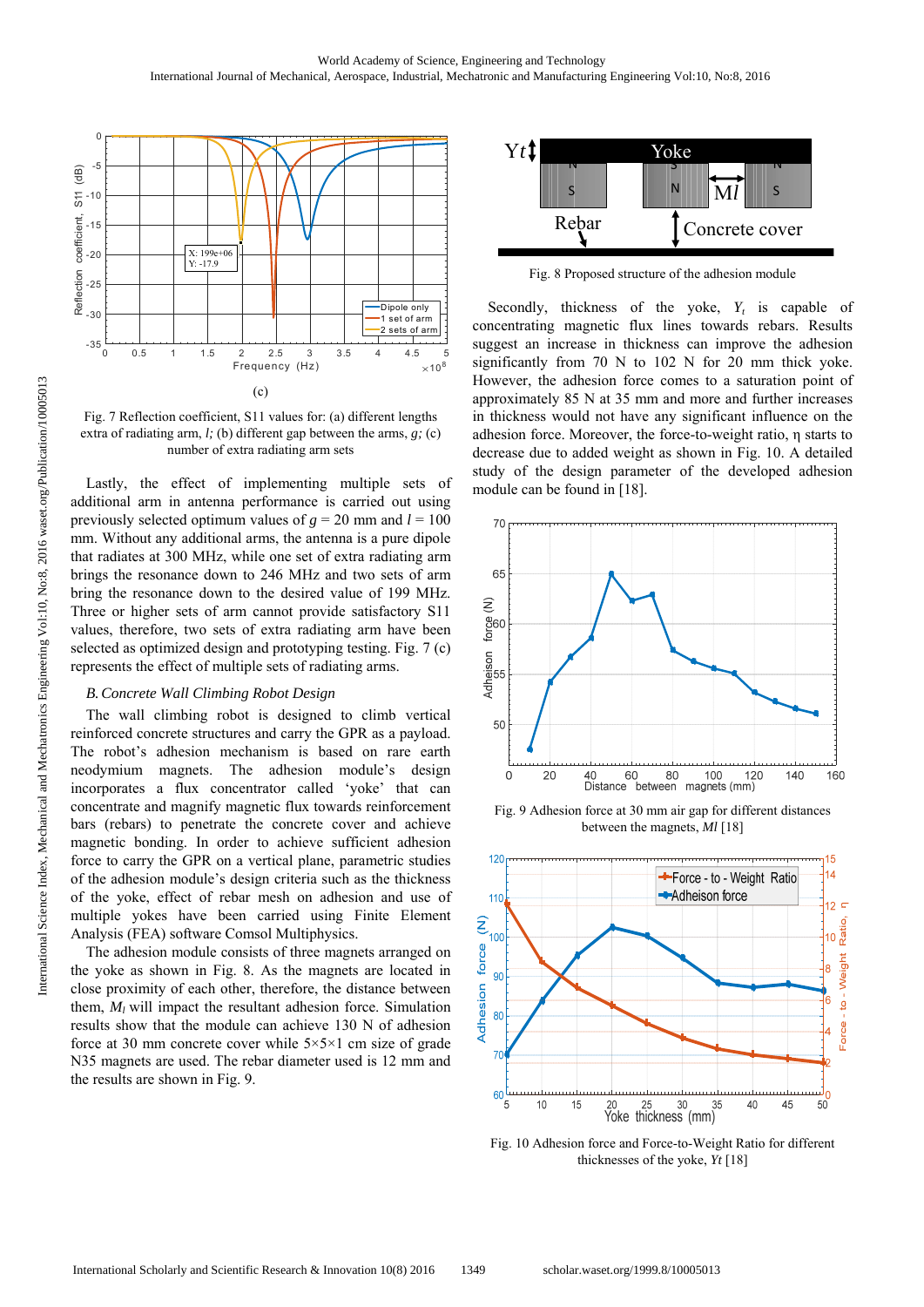

Fig. 11 (a) Top side of the fabricated miniaturized diploe antennas with extra radiating arms; (b) Measured S11 from the Agilent 4395Anetwork analyser

# IV. SYSTEM INTEGRATION AND MEASUREMENTS

To validate the simulation results and assemble the entire system, laboratory prototype of the proposed antenna and the climbing robot have been built.

#### *A. Miniaturized Antenna Fabrication*

A prototype antenna with two sets of additional radiating arm has been fabricated on a FR4 dielectric substrate  $(\varepsilon_r =$ 4.4). The antenna dimension is  $40 \times 20 \times 0.2$  cm. A 500 MHz Agilent 4395A network analyser is used for reflection coefficient, S11 measurement. Experiment result shows the antenna resonates at 206.1 MHz centre frequency with - 14.8dB of S11. This is a +6 MHz of variation compared to simulations, however, the experiment results are acceptable and closely matched with simulations. The measured antenna has 14 MHz -10dB bandwidth and 1.9 dBi of directivity gain. The antenna fabricated with copper tape on a FR4 substrate and the reflection coefficient graph are given in Fig. 11.

# *B. Design of the Climbing Robot*

The mobile climbing robot is built using a yoke dimension of 25×5×1.5 cm and same sized magnets as discussed in the simulation section. The outer dimension of the robot is  $35 \times 20 \times 10$  cm. The gap between the magnet surface and climbing surface is critical and the gap is kept to a minimum of 10 mm. A small gap increases the adhesion force significantly. The robot is equipped with two infra-red distance measurement sensors for vertical wall detection and two servo motors are used to fold and unfold the GPR antennas for the robot's floor-to -wall and wall-to-floor transition procedure. As a vertical wall is detected by the infra-red sensors while the robot is operating on the floor, the servo mechanism folds the antenna set backword for the front wheels to make contact with the wall. As the transition is completed and the robot is stabilized on the wall, the servo motor unfolds the antennas back to scanning position. The robot's net weight is 2.47 kg with on-board electronics and the antennas and can obtain maximum adhesion force of 110 N for 30 mm concrete cover. The measured adhesion force and the floor-to-wall transition procedure is shown in Figs. 12 and 13, respectively.







(a)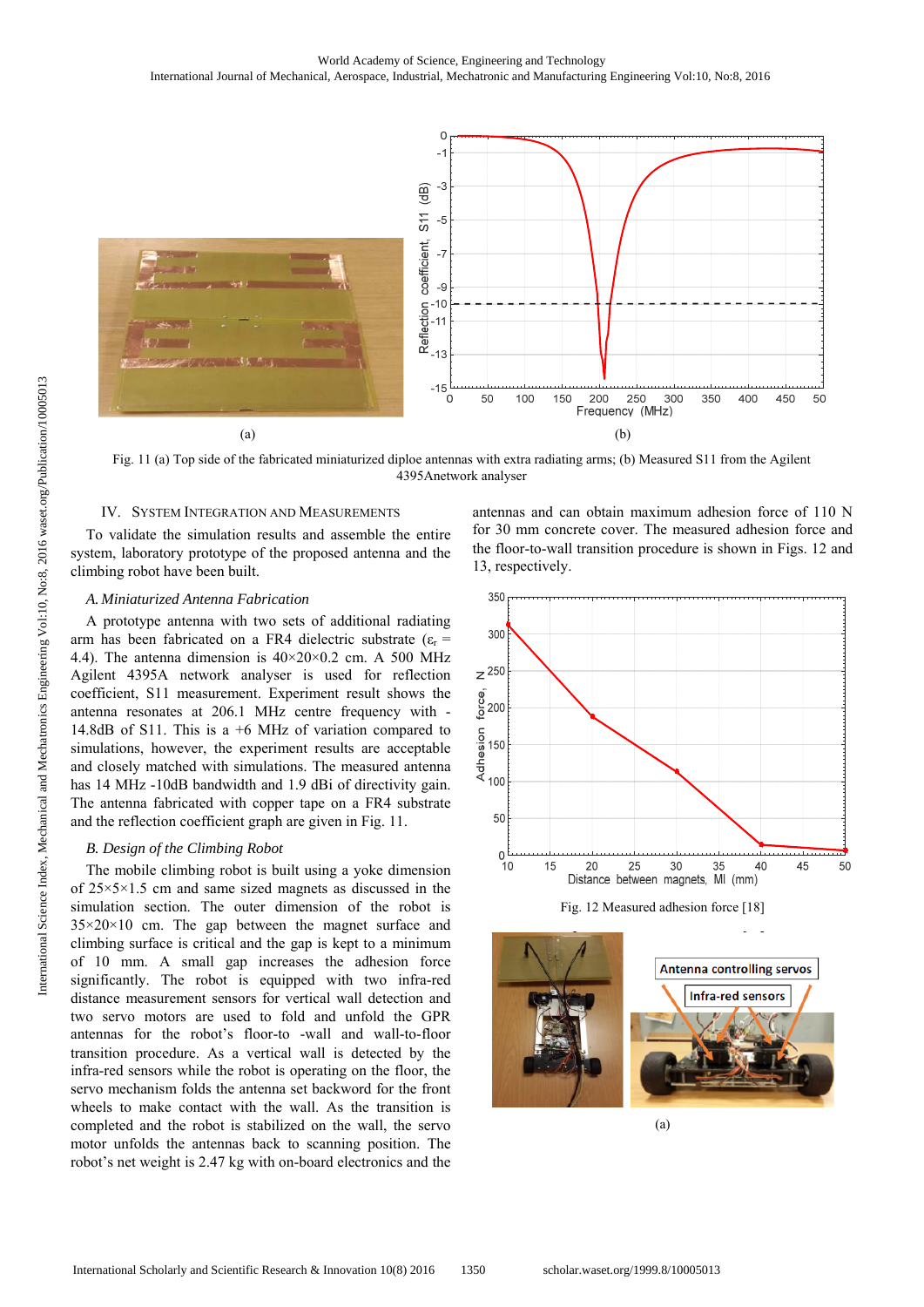

(b)

Fig. 13 (a) Top and front view (without the antenna) of the prototype robotic GPR system; (b) Floor-to-wall transition procedure



(a)



(b)

Fig. 14 (a) GPR measurement setup using the pulse generator and oscilloscope; (b) Target buried objects

# *C. Measurement Procedure and Results*

Experiments are conducted to detect and localize buried objects. The application field of this proposed robotic GPR system is concrete structures inspection, therefore, to emulate the concrete inspection scenario, a test rig using wooden plate has been built. Concrete and wood have same dielectric constant of 1 and magnetic permeability of 1. So, a wooden plate can be used as a concrete cover. A 30 cm long and 1.5 mm thick aluminium plate, an aluminium block of 15×8×4 cm dimension and a rebar of 12 mm diameter have been chosen as target objects to be detected. The GPR transmitter consists of a pulse generator that generates a train of 5 ns full-width-halfmaximum (FWHM) Gaussian pulse at -5 V peak-to-peak amplitude at 1 MHz repetition frequency. The GPR receiver consists of a 1 GSa/s sampling oscilloscope (Agilent DSO3102A) which visualizes the reflected signal captured by the receiving antenna. Fig. 14 presents the measurement setup and the target objects for the experiments. Each object has been placed under the wooden plate in turns and the GPR scanning is done separately for each object.

First, the reflected signals are captured for a 1.5 mm thick aluminium sheet. The robot is stopped and the reflected signal is captured at every 5 cm steps. A clear reflection from the aluminium sheet can be seen in profile 4 in Fig. 15 (a), where the GPR receiving antenna is located right above the sheet. The amplitude of the reflection starts to reduce as the robot travels away from the sheet. Likewise, to detect a block of aluminium for the size of, a scanning at 3 cm steps is carried out. Profile 3 of Fig. 15 (b) is found to be the position where the antenna is located right on top of the block. Same results have been found to detect a 12 mm diameter rebar located at 40 mm depth. In this case, profile 3 of Fig. 15 (c) shows the position of the antenna aligned right on top of the rebar. It shows a low amplitude signal because of the smaller size of the target, however, the peak of the reflection is clearly visible. Moreover, the time difference between the peak of the initial pulse and the reflected pulse is 3.2 ns. By using this two-way travel time, the measured distance is calculated to be 0.51 m. there is an error of 0.11 m between the actual and measured values. A higher resolution GPR with sharper pulse width can rectify this error. A low frequency GPR has a deeper penetration depth of up to 7 m according to the literature. However, a low amplitude pulse has been selected as the transmitting pulse in this work which reduces the penetration depth to about 50 mm.

# V. CONCLUSIONS

In this paper, the design and testing of the concrete wall climbing robot for performing GPR surveys in vertical reinforced concrete structure have been presented. A low frequency 200 MHz GPR system has been designed using miniaturized antennas. The rationale of choosing a low frequency system is to keep the cost down and the keep the development process simple. The technique of implementing two sets of additional radiating arms has reduced the dipole antenna length by 40% compared to a conventional 200 MHz dipole antenna. This feature improves the portability of the system and provide a method for further miniaturization of high frequency system in the future. The assemble prototype robot exhibits good payload capacity and operational efficiency. Experiments demonstrate the capability of the developed GPR to detect and localize an aluminium sheet and a block, a rebar at up to 50 mm depth. Even though there was an error of 0.11 m, the implementation of narrower pulse of 1 ns or lower could improve the result and this is an aim for future work. The utilization of low amplitude transmitting pulses ensures the low penetrating capability which is suitable for concrete environment. The aim of this paper is to prove the concept and the deigned robot can be deployed to collect the radar data, allowing operators to safely perform grid or detailed surveys of potentially hazardous locations and